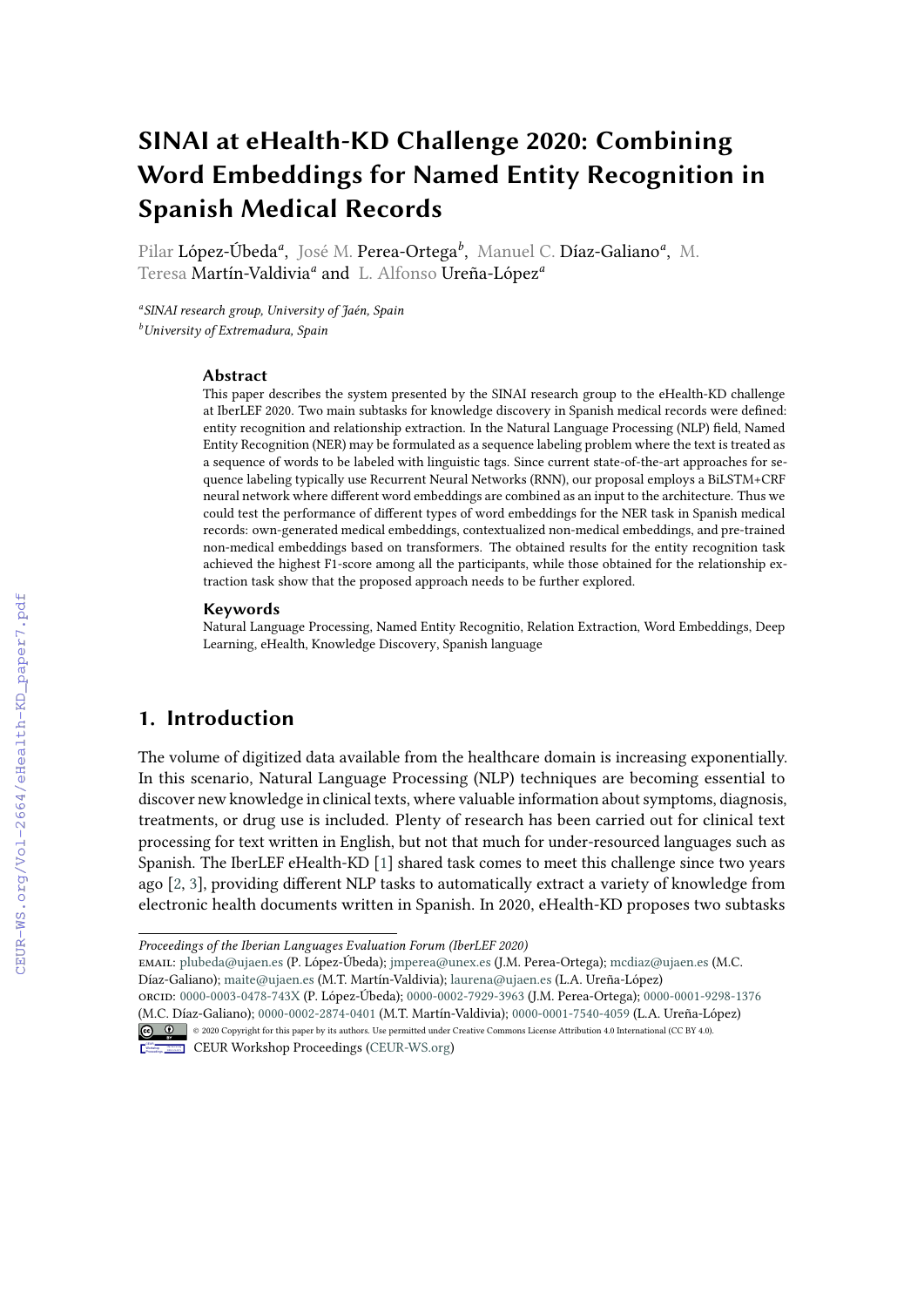related to capturing the semantic meaning of health-related sentences: entity recognition (subtask A), whose goal is to identify all the entities in a document and their types; and relation extraction (subtask B), which seeks to identify all relevant semantic relationships between the entities recognized [\[1\]](#page-7-0).

In recent years, deep learning-based methods have been widely used for some NLP-related tasks, such as Named Entity Recognition (NER) or Part-of-Speech (PoS) tagging. These tasks are commonly approached as a sequence labelling problem, where the text is treated as a sequence of words to be labeled with linguistic tags. Current state-of-the-art approaches for sequence labeling propose the use of Recurrent Neural Networks (RNNs) to learn useful representations automatically since they facilitate modeling long-distance dependencies between the words in a sentence. These networks usually rely on word embeddings, which represent words as vectors of real numbers. There are different types of word embeddings (classical [\[4,](#page-7-1) [5\]](#page-7-2), character-level [\[6,](#page-7-3) [7\]](#page-8-0), or contextualized [\[8,](#page-8-1) [9\]](#page-8-2)) that are commonly pre-trained over very large corpora to capture latent syntactic and semantic similarities between words. A novel type of word embeddings called *contextual string embeddings* is proposed by Akbik et al. [\[10\]](#page-8-3), which essentially model words as sequences of characters, thus contextualizing a word by their surrounding text and allowing the same word to have different embeddings depending on its contextual use.

This paper describes the system presented by the SINAI team for both subtasks of the eHealth-KD 2020: entity recognition and relation extraction. Our group has experience in NER task in the biomedical domain using different methodologies such as traditional machine learning [\[11\]](#page-8-4), RNNs [\[12\]](#page-8-5) and unsupervised machine learning [\[13,](#page-8-6) [14\]](#page-8-7), among others. For this challenge, our proposal is based on RNNs or, more precisely, the bidirectional variant of Long Short Term Memory along with a stacked Conditional Random Fields decoding layer (BiLSTM+CRF) [\[15,](#page-8-8) [6\]](#page-7-3). This specialized architecture is chosen to approach NER because it facilitates the processing of arbitrary length input sequences and enables the learning of long-distance dependencies, which is particularly advantageous in the case of the focused NER task. Besides, our approach proposes the combination of different types of word embeddings by concatenating each embedding vector to form the final word vectors. In this way, the probability of recognizing a specific word (entity) in a text should be increased as different types of representation of that word are combined. For the case of contextual string embeddings, since they are robust in face of misspelled words, we suppose they could be highly suitable for NER in clinical texts.

In the next section, we describe the architecture of our deep learning-based model along with the different word embeddings used as an input for such a model. Furthermore, we explain how the learning was performed by using the datasets provided by the eHealth-KD shared task. Section [3](#page-4-0) reports the results obtained for the different evaluation scenarios and, finally, we conclude with a brief discussion in Section [4](#page-5-0) and the conclusions in Section [5.](#page-6-0)

## <span id="page-1-0"></span>**2. System Description**

The approach used to address both subtasks of the eHealth-KD challenge (NER and relation extraction) is based on deep learning by implementing the RNN proposed by Huang et al. [\[15\]](#page-8-8). Specifically, we have used a Bidirectional Long-Short Term Memory (BiLSTM) with a sequential Conditional Random Field layer (CRF). BiLSTM is an extension of traditional LSTM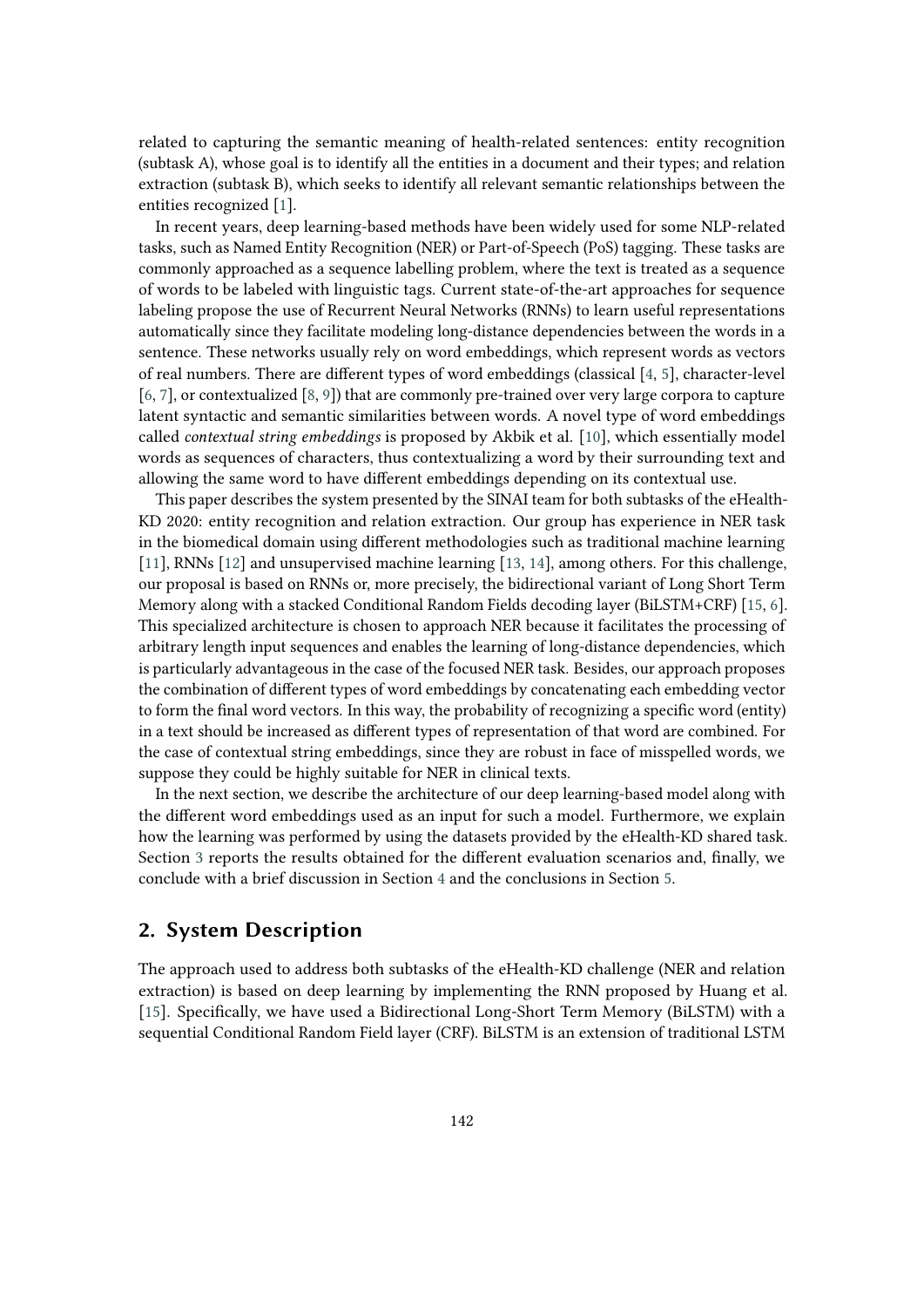

<span id="page-2-0"></span>**Figure 1:** Proposed approach based on a BiLSTM+CRF neural network that uses a combination of different word embeddings as an input layer.

that improves the model performance on sequence classification problems [\[16\]](#page-8-9). On the one hand, the main goal of BiLSTM is to split the neurons of a regular LSTM into two directions, one for positive time direction (forward states), and another for negative time direction (backward states). Using two time directions, input information from the past and future of the current time frame can be used to better understand the context of the medical report. On the other hand, a CRF layer is represented by lines that connect consecutive output layers, so that allows us to efficiently use past and future tags to predict the current tag, which is similar to the use of past and future input features via a BiLSTM network.

Recurrent Neural Networks generally use an embedding layer as an input, which makes it possible to represent words and documents using a dense vector representation. Thus the position of a word within the vector space is learned from the text allowing words that are used in a similar way to have a similar representation. In order to fit the text input into the deep neural network structure, we combine different types of word embeddings: own-generated biomedical word embeddings for Spanish, contextual word embeddings, and pre-trained word embeddings based on transformers. Figure [1](#page-2-0) shows the proposed architecture based on a BiLSTM+CRF neural network that uses a combination of different word embeddings as an input layer.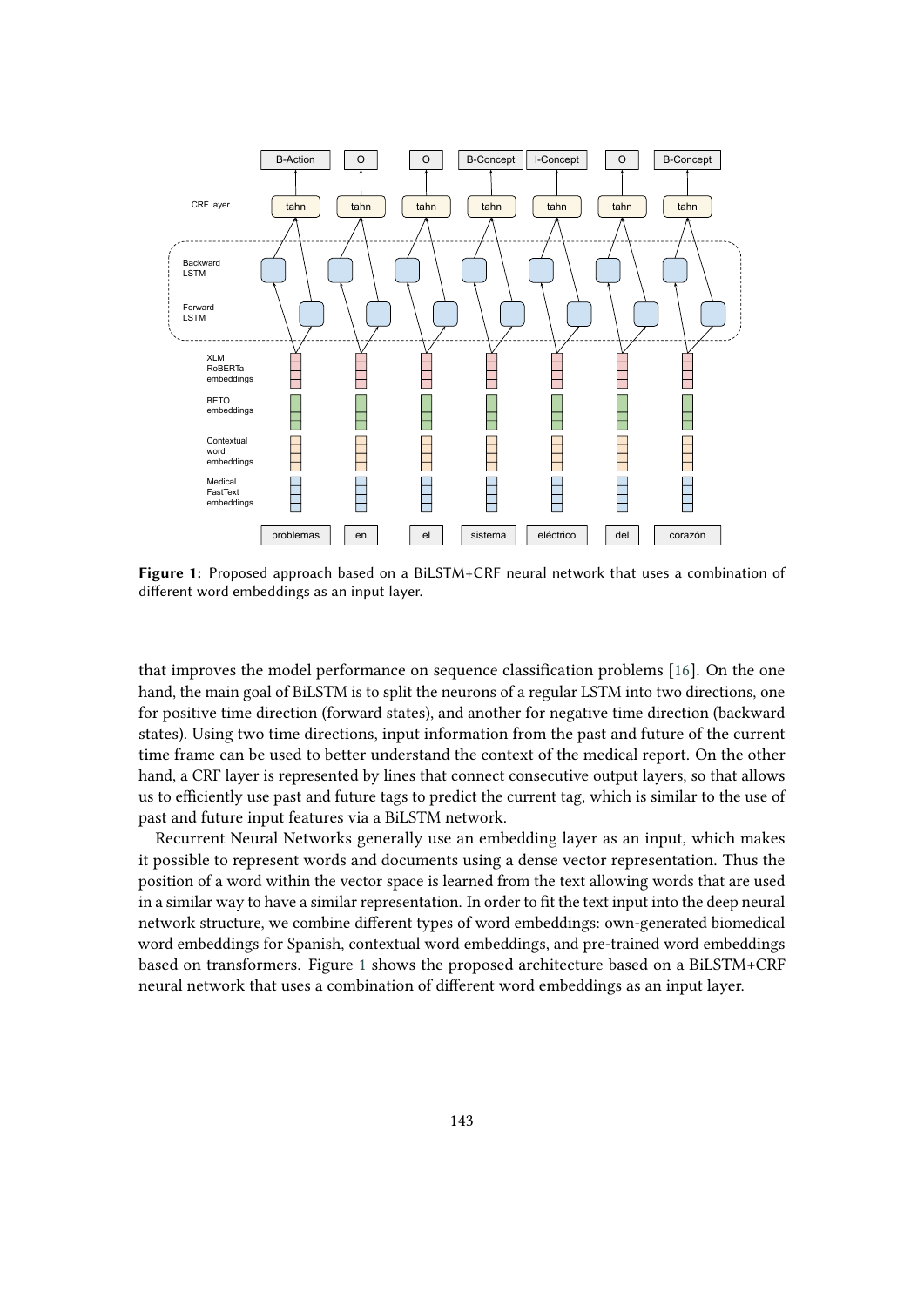## **2.1. Word Embeddings**

Different word embeddings have been combined to form the input layer to the proposed BiLSTM+CRF neural network:

#### **2.1.1. Medical FastText embeddings**

Although there are available biomedical word embeddings for Spanish [\[17,](#page-8-10) [18,](#page-8-11) [19\]](#page-8-12), we have tried to generate new ones from existing corpora related to the biomedical domain in Spanish. For this purpose, firstly we extracted the Spanish corpus from MeSpEN [\[20\]](#page-9-0). Then, extra information in Spanish from different clinical information websites such as Mayo Clinic [\[21\]](#page-9-1), World Health Organization [\[22\]](#page-9-2), and WebMD [\[23\]](#page-9-3) was added to the former corpus. The pre-processing carried out to train the word embeddings consisted of converting the text to lowercase, removing the URLs, and removing the multi-lines. Finally, FastText [\[24\]](#page-9-4) was used to perform the training by applying the following setup: skip-gram model, 0.05 for the learning rate, size of 300 for the word vectors, 10 for the number of epochs, and 5 for the minimal number of word occurrences.

#### **2.1.2. Contextual Word Embeddings**

Contextual word embeddings are considered powerful embeddings because they capture latent syntactic-semantic information that goes beyond standard word embeddings [\[10\]](#page-8-3). These embeddings are based on character-level language modeling and their use is particularly advantageous when the NER task is approached as a sequential labeling problem. For our experiments, we have used the *pooled contextualized embeddings* proposed by Akbik et al. [\[25\]](#page-9-5) for NER. In that work, the authors propose an approach in which a pooling operation is applied to distill a global word representation from all contextualized instances of that word, thus producing evolving word representations that change over time as more instances of the same word are observed in the data.

#### **2.1.3. Pre-trained Word Embeddings Based on Transformers**

Finally, we have combined pre-trained word embeddings based on *transformers* [\[26\]](#page-9-6), a popular attention mechanism used in transfer learning approaches. Transfer learning [\[27\]](#page-9-7) is based on applying the knowledge learned from previous tasks to a new task domain. This kind of embeddings are commonly pre-trained over very large corpora to capture latent syntactic and semantic similarities between words. For our experiments, we have used two specific pre-trained word embeddings: BETO [\[28\]](#page-9-8), which follows a BERT model trained on a big Spanish corpus, and XLM-RoBERTa [\[29\]](#page-9-9), which were generated by using a large multilingual language model trained on 2.5 TB of filtered CommonCrawl data.

## **2.2. Training Phase**

The task organizers provided several datasets (training, validation and test) to allow the participants to train their systems properly. Besides, an unreviewed dataset named "ensemble" that contained the submissions from past editions, and a dataset called "transfer" from the Spanish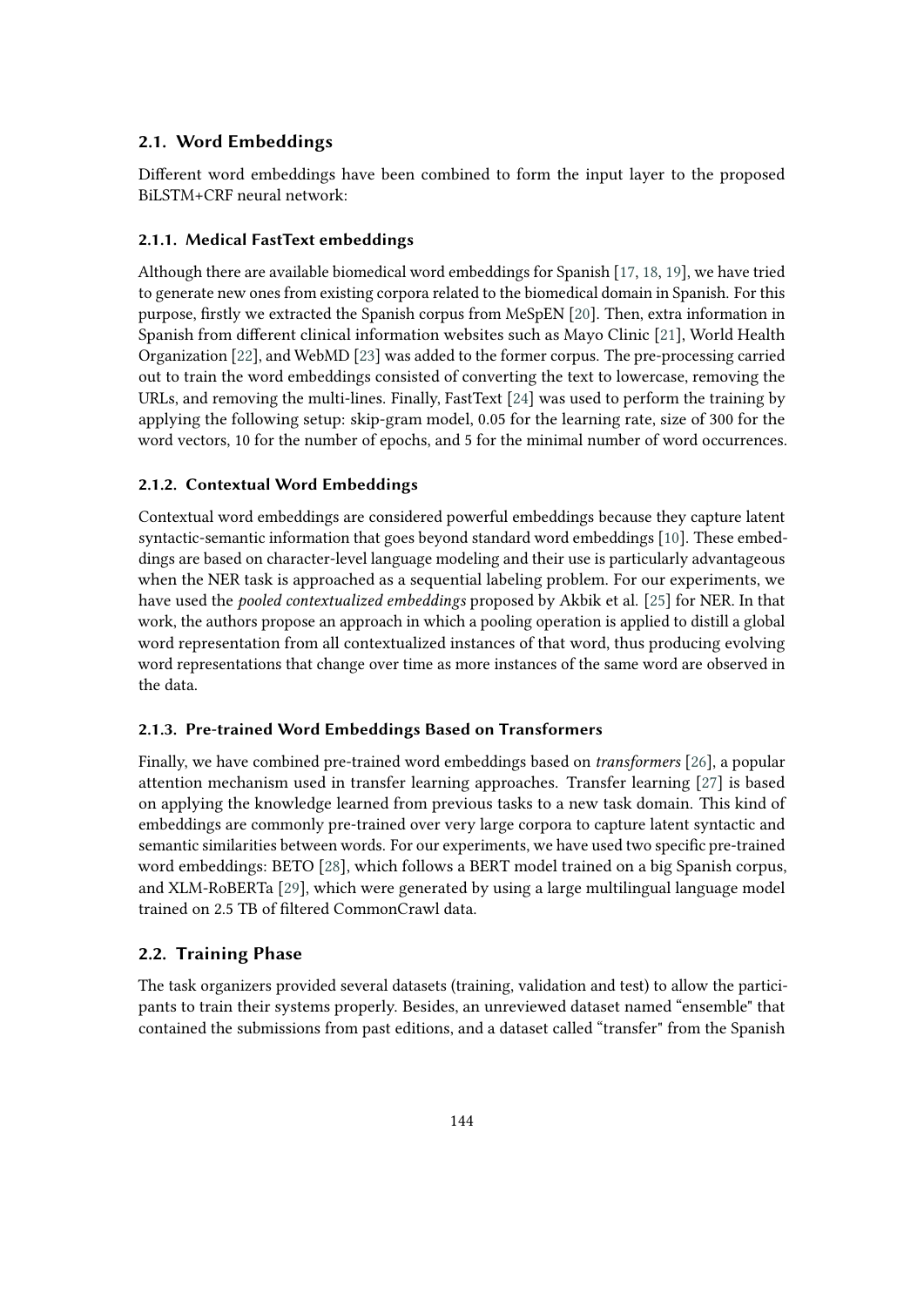| Los       | $\left( \right)$        | Los                    |           |
|-----------|-------------------------|------------------------|-----------|
| tumores   | B-Concept               | médicos                | Ω         |
| malignos  | B-Concept               | diagnostican B-entails |           |
| de        | Ω                       | talasemias             | Ω         |
| glándulas | B-Concept               | mediante               | O         |
|           | suprarrenales I-Concept | pruebas                | I-entails |
| son       | $\mathcal{L}$           | de                     | I-entails |
| poco      | Ω                       | sangre                 | I-entails |
| comunes   | B-Concept               | ٠                      |           |
|           |                         |                        |           |

<span id="page-4-1"></span>**Figure 2:** Example of BIO tagging scheme for entity and relationship recognition.

version of Wikinews were provided as well. For scenarios 1, 2 and 3, we used the training, ensembled and transfer  $(800 + 3000 + 100$  sentences respectively) datasets for training, while the development set (200 sentences) was used to validate our system. However, for scenario 4, the training, ensembled and development datasets (800 + 3000 + 200 sentences, respectively) were used for training, while the transfer set (100 sentences) was used to validate the system.

For all the scenarios, each sentence was first tokenized. For the entity recognition task, the provided annotations were encoded by using the BIO tagging scheme. Thus each token in a sentence was labeled with O (non-entity), B (beginning token of an entity), or I (inside token of an entity). This scheme is the most popular in the NER task although it presents problems when the entity contains discontinuous tokens. Figure [2](#page-4-1) shows an example of the encoded annotation carried out for both tasks.

For the relationship extraction task, we decided to generate the same neural network to train each of the 13 semantic relationship defined for the task.

Therefore the only input linguistic features used for the training phase were the tokens (original words) of each sentence and the generated BIO tags.

## <span id="page-4-0"></span>**3. Experimental Setup and Results**

For generating the different learning models we employed Flair as a NLP framework [\[30\]](#page-9-10). We used the default hyperparameter setting in Flair with the following configuration: learning rate as 0.1, batch size as 32, dropout probability as 0.5 and maximum epoch as 150. All experiments were performed on a single Tesla-V100 32 GB GPU with 192 GB of RAM.

The SINAI team submitted 3 runs for each proposed scenario, where each run represents a different combination of word embeddings, as described in Section [2:](#page-1-0)

- Run 1: Medical FastText embeddings + Contextual word embeddings.
- Run 2: Medical FastText embeddings + Contextual word embeddings + BETO embeddings.
- Run 3: Medical FastText embeddings + Contextual word embeddings + BETO embeddings + XLMRoBERTa embeddings.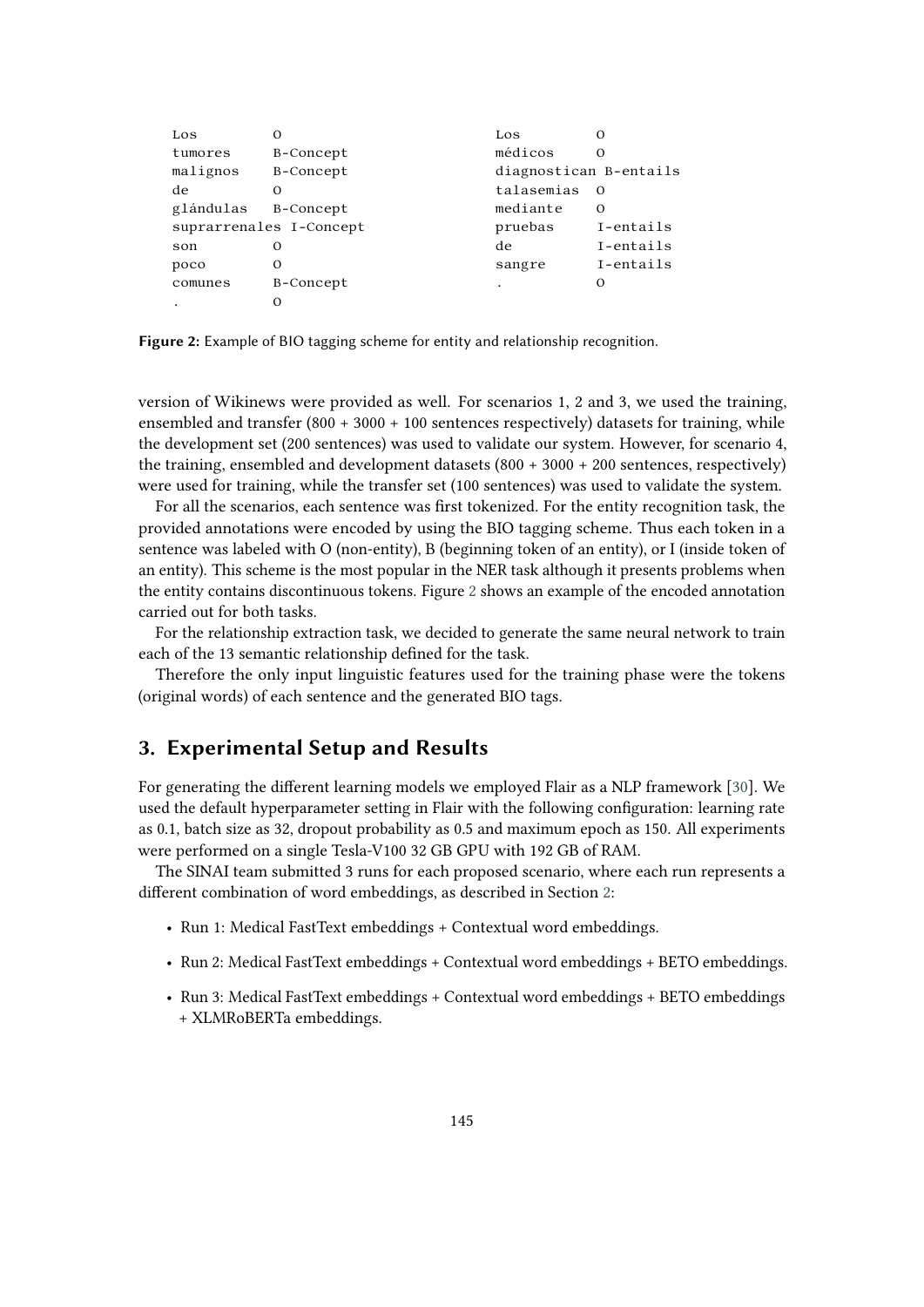| Scenario       | Run            | Precision | Recall | F1-score |  |
|----------------|----------------|-----------|--------|----------|--|
|                | 1              | 0.6515    | 0.3106 | 0.4207   |  |
|                | $\overline{2}$ | 0.6451    | 0.3005 | 0.41     |  |
|                | 3              | 0.6446    | 0.3014 | 0.4107   |  |
|                | $\mathbf{1}$   | 0.8303    | 0.8094 | 0.8197   |  |
| 2              | $\overline{2}$ | 0.8432    | 0.7932 | 0.8174   |  |
|                | 3              | 0.8446    | 0.8067 | 0.8252   |  |
|                | 1              | 0.6145    | 0.325  | 0.4252   |  |
| 3              | $\overline{2}$ | 0.6271    | 0.3654 | 0.4617   |  |
|                | 3              | 0.6124    | 0.3615 | 0.4547   |  |
| $\overline{4}$ | $\mathbf{1}$   | 0.6366    | 0.1685 | 0.2664   |  |
|                | $\overline{2}$ | 0.6263    | 0.1813 | 0.2812   |  |
|                | 3              | 0.611     | 0.1795 | 0.2775   |  |

<span id="page-5-1"></span>**Table 1** Evaluation results obtained by the SINAI team at IberLEF2020's eHealth-KD.

The metrics defined by the eHealth-KD challenge to evaluate the submitted experiments are those commonly used for some NLP tasks such as NER or text classification, namely precision, recall, and F1-score. Table [1](#page-5-1) shows the results obtained by the SINAI team for each scenario and run submitted.

As shown in Table [1,](#page-5-1) the results obtained for scenario 4 are low (28.12% of F1-score), although this behavior may be due to the limited amount of documents available to train an alternative domain. For scenario 3 (subtask B), we achieved our best F1-score with run 2 (46.17%), which means that the XLMRoBERTa embeddings did not provide valuable information during the learning phase. Regarding scenario 1 (main evaluation), we achieved a relatively poor F1-score of 42.07%, which is somehow in line with the behavior obtained for scenario 3, where the use of the pre-trained embeddings based on transformers have not improved the performance. Finally, it should be noted that the F1-score achieved by our run 3 submitted for scenario 2 (82.52%) outperformed the rest of the competition runs for that scenario among all the participants.

## <span id="page-5-0"></span>**4. Discussion**

Based on the obtained results, we found that the combination of word embeddings generally provides an extra value for the learning phase of the neural network. In the case of the entity recognition (subtask A, scenario 2), the combination of all embeddings (run 3) does improve all the metrics obtained when fewer types of embeddings are combined. It should be noted that our starting point (run 1) combines embeddings that were generated from the biomedical domain and for which we already obtained a high F1-score. Therefore it can be considered positive to have slightly improved those results when other non-biomedical embeddings were added.

A fine grained evaluation of these systems can be defined in terms of comparing the response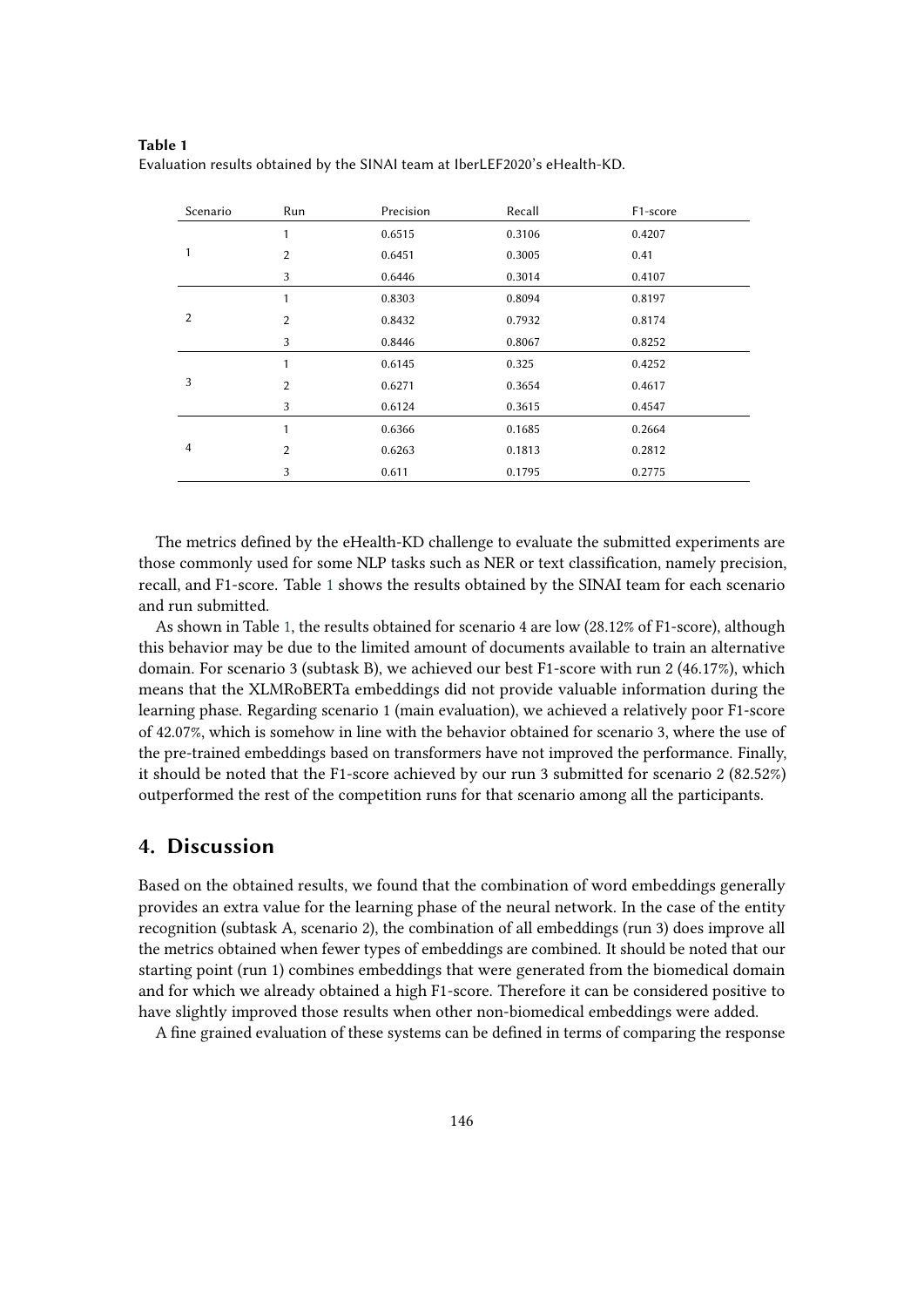|          |                | Task A      |              |         |         | Task B   |              |         |             |
|----------|----------------|-------------|--------------|---------|---------|----------|--------------|---------|-------------|
| Scenario | Run            | correct     | incorrect    | partial | missing | spurious | correct      | missing | spurious    |
|          | 1              | 250         | 15           | 21      | 288     | 46       | 75           | 431     | 108         |
| 1        | $\overline{2}$ | 250         | 18           | 19      | 287     | 44       | 65           | 441     | 107         |
|          | 3              | 250         | 18           | 19      | 287     | 44       | 66           | 440     | 108         |
|          | $\mathbf{1}$   | 436         | 30           | 28      | 62      | 48       | X            | X       | X           |
| 2        | $\overline{2}$ | 424         | 27           | 34      | 71      | 38       | $\mathbf x$  | X       | $\mathbf x$ |
|          | 3              | 432         | 24           | 33      | 67      | 42       | $\mathbf{x}$ | X       | x           |
|          | $\mathbf{1}$   | $\mathbf x$ | X            | X       | X       | X        | 169          | 351     | 106         |
| 3        | $\overline{2}$ | $\mathbf x$ | $\mathbf{x}$ | X       | X       | X        | 109          | 330     | 113         |
|          | 3              | X           | x            | x       | X       | X        | 188          | 332     | 119         |
| 4        | 1              | 348         | 33           | 21      | 808     | 48       | 47           | 1150    | 140         |
|          | $\overline{2}$ | 350         | 20           | 25      | 815     | 46       | 74           | 1123    | 182         |
|          | 3              | 345         | 27           | 26      | 812     | 50       | 74           | 1123    | 185         |

<span id="page-6-1"></span>Evaluation results obtained by the SINAI team in terms of comparing the response of the system against the golden annotation.

of the system against the golden annotation [\[31\]](#page-9-11). Then, the evaluation of our system considering these different categories of errors is shown in Table [2.](#page-6-1)

As shown in Table [2,](#page-6-1) our system performs well in the first task (entity recognition) and scenario 2, but it has some performance shortcomings for the relation extraction task. For future work, we should focus on finding out why the system is not correctly capturing the relationships between concepts. Finally, we would also like to highlight the behavior of our system in the alternative scenario (scenario 4), in which it could not be able to recognize entities that were not related to the medical domain. We believe that it could be due to the use of word embeddings specifically pre-trained in that domain.

## <span id="page-6-0"></span>**5. Conclusions**

**Table 2**

This paper presents the participation of the SINAI research group in the eHealth-KD challenge at IberLEF 2020 (Iberian Languages Evaluation Forum), where two main NLP tasks involving the Spanish language were defined: entity recognition and relationship extraction. Several challenge scenarios were also proposed where different NLP subtasks were evaluated.

Our proposal follows a deep learning-based approach for Named Entity Recognition (NER) in Spanish health documents. It is focused on the use of a BiLSTM+CRF neural network where different word embeddings are combined as an input to the architecture. Then this neural network is trained by using the annotated datasets provided by the organization, which were previously tokenized and tagged by using the BIO scheme. Our main goal was to prove the performance of different types of word embeddings for the NER task in the medical domain: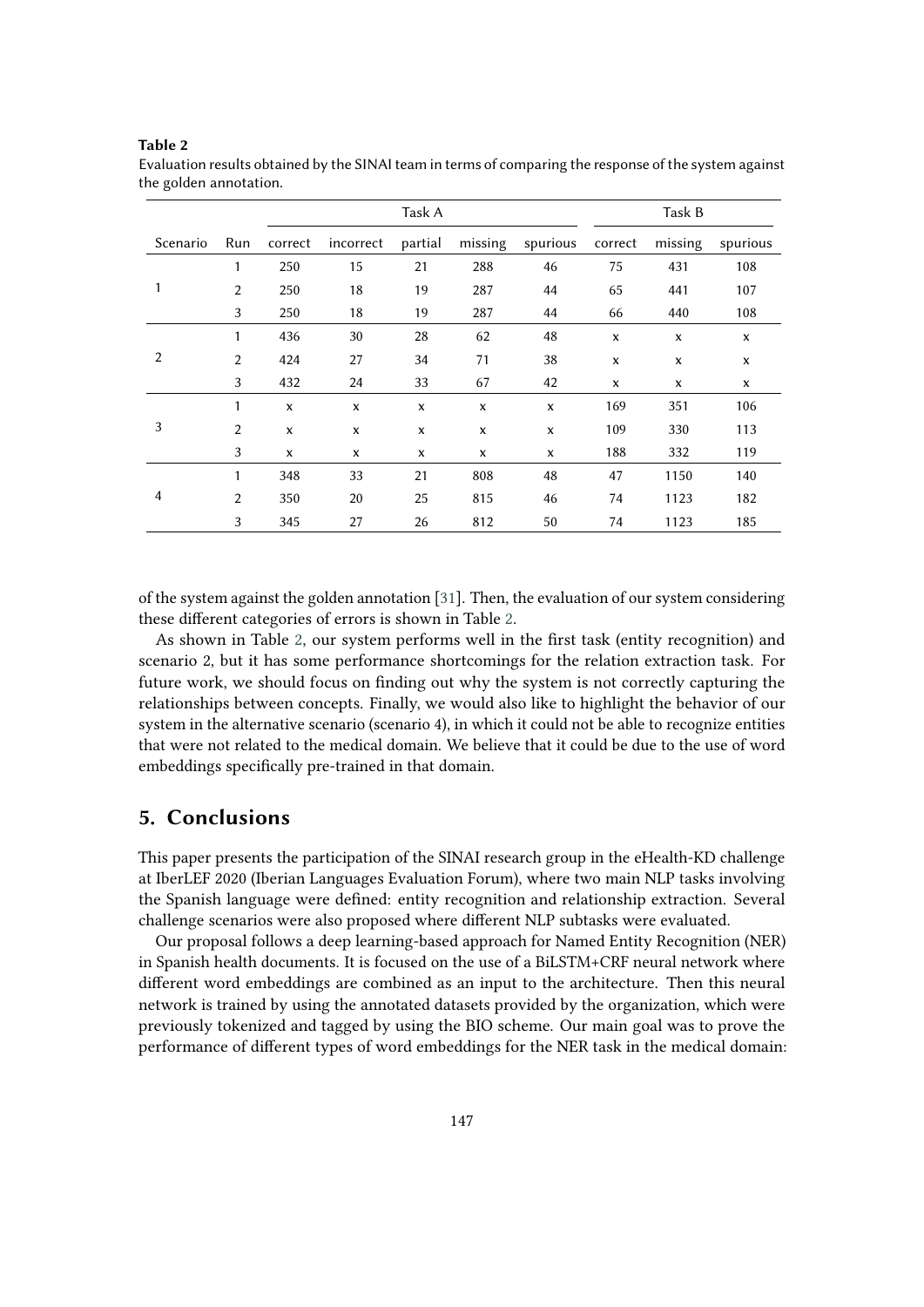own-generated medical embeddings, contextualized non-medical embeddings, and pre-trained non-medical embeddings based on transformers. The obtained results for the entity recognition task achieved the highest evaluation score among all the participants, achieving 82.52% of F1-score, 84.46% of precision and 80.67% of recall. However, our proposal revealed certain weaknesses for the relationship extraction task, any of the existing relationships in the gold test have not been captured by our system which means a loss in recall, we need analyze in detail if the problem lies in the BIO notation of the relationship because using this notation when the system finds a beginning of relationship it is associated with the end of the closest relationship annotated, so the approach used will need to be further explored.

For future work, we will study the performance of using more linguistic features such as Part-Of-Speech tags as an input in the neural network, as well as the use of ontologies related to the biomedical domain and other types of word embeddings. Furthermore, we will try to improve the extraction of relationships by implementing another neural network that captures in a better way the relationships between concepts.

# **Acknowledgments**

This work has been partially supported by LIVING-LANG project (RTI2018-094653-B-C21) from the Spanish Government, Junta de Extremadura (GR18135) and Fondo Europeo de Desarrollo Regional (FEDER).

## **References**

- <span id="page-7-0"></span>[1] A. Piad-Morffis, Y. Gutiérrez, H. Cañizares-Diaz, S. Estevez-Velarde, Y. Almeida-Cruz, R. Muñoz, A. Montoyo, Overview of the eHealth Knowledge Discovery Challenge at IberLEF 2020, in: Proceedings of the Iberian Languages Evaluation Forum co-located with 36th Conference of the Spanish Society for Natural Language Processing, IberLEF@SEPLN 2020, Spain, September, 2020., 2020.
- [2] A. Piad-Morffis, Y. Gutiérrez, S. Estévez-Velarde, Y. Almeida-Cruz, A. Montoyo, R. Muñoz, Analysis of eHealth knowledge discovery systems in the TASS 2018 Workshop, Procesamiento de Lenguaje Natural (2019). doi:[10.26342/2019-62-1](http://dx.doi.org/10.26342/2019-62-1).
- [3] A. Piad-Morffis, Y. Gutiérrez, J. P. Consuegra-Ayala, S. Estevez-Velarde, Y. Almeida-Cruz, R. Muñoz, A. Montoyo, Overview of the eHealth knowledge discovery challenge at IberLEF 2019, in: CEUR Workshop Proceedings, 2019.
- <span id="page-7-1"></span>[4] J. Pennington, R. Socher, C. D. Manning, GloVe: Global vectors for word representation, in: EMNLP 2014 - 2014 Conference on Empirical Methods in Natural Language Processing, Proceedings of the Conference, 2014. doi:[10.3115/v1/d14-1162](http://dx.doi.org/10.3115/v1/d14-1162).
- <span id="page-7-2"></span>[5] T. Mikolov, I. Sutskever, K. Chen, G. Corrado, J. Dean, Distributed representations ofwords and phrases and their compositionality, in: Advances in Neural Information Processing Systems, 2013. [arXiv:1310.4546](http://arxiv.org/abs/1310.4546).
- <span id="page-7-3"></span>[6] X. Ma, E. Hovy, End-to-end sequence labeling via bi-directional LSTM-CNNs-CRF, in: 54th Annual Meeting of the Association for Computational Linguistics, ACL 2016 - Long Papers, 2016. doi:[10.18653/v1/p16-1101](http://dx.doi.org/10.18653/v1/p16-1101). [arXiv:1603.01354](http://arxiv.org/abs/1603.01354).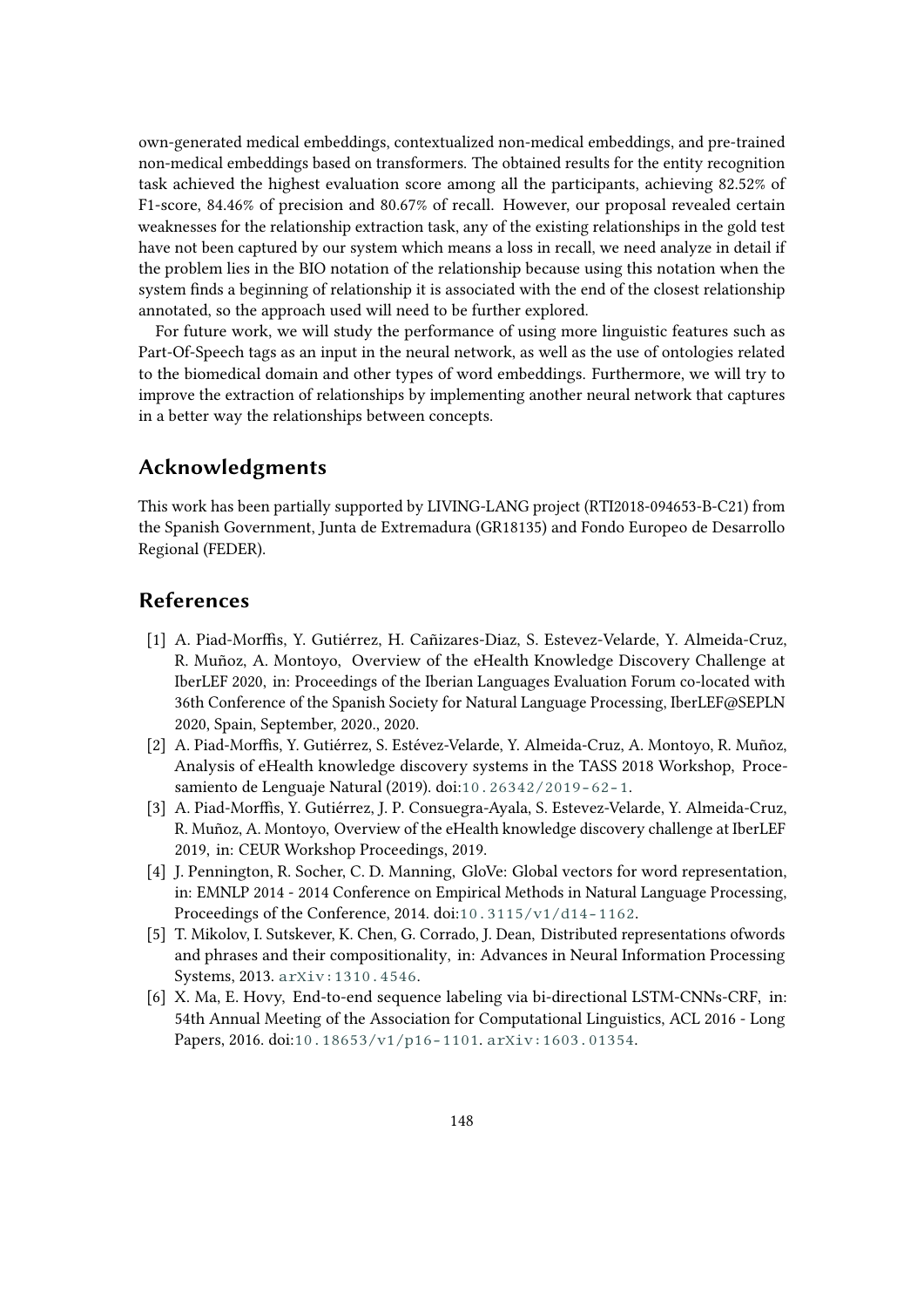- <span id="page-8-0"></span>[7] G. Lample, M. Ballesteros, S. Subramanian, K. Kawakami, C. Dyer, Neural architectures for named entity recognition, in: 2016 Conference of the North American Chapter of the Association for Computational Linguistics: Human Language Technologies, NAACL HLT 2016 - Proceedings of the Conference, 2016. doi:[10.18653/v1/n16-1030](http://dx.doi.org/10.18653/v1/n16-1030). [arXiv:1603.01360](http://arxiv.org/abs/1603.01360).
- <span id="page-8-1"></span>[8] M. E. Peters, W. Ammar, C. Bhagavatula, R. Power, Semi-supervised sequence tagging with bidirectional language models, in: ACL 2017 - 55th Annual Meeting of the Association for Computational Linguistics, Proceedings of the Conference (Long Papers), 2017. doi:[10.](http://dx.doi.org/10.18653/v1/P17-1161) [18653/v1/P17-1161](http://dx.doi.org/10.18653/v1/P17-1161). [arXiv:1705.00108](http://arxiv.org/abs/1705.00108).
- <span id="page-8-2"></span>[9] M. E. Peters, M. Neumann, M. Iyyer, M. Gardner, C. Clark, K. Lee, L. Zettlemoyer, Deep contextualized word representations, in: NAACL HLT 2018 - 2018 Conference of the North American Chapter of the Association for Computational Linguistics: Human Language Technologies - Proceedings of the Conference, 2018. doi:[10.18653/v1/n18-1202](http://dx.doi.org/10.18653/v1/n18-1202). [arXiv:1802.05365](http://arxiv.org/abs/1802.05365).
- <span id="page-8-3"></span>[10] A. Akbik, D. Blythe, R. Vollgraf, Contextual string embeddings for sequence labeling, in: Proceedings of the 27th International Conference on Computational Linguistics, 2018, pp. 1638–1649.
- <span id="page-8-4"></span>[11] P. L. Úbeda, M. C. D. Galiano, M. T. Martín-Valdivia, L. A. U. Lopez, Using machine learning and deep learning methods to find mentions of adverse drug reactions in social media, in: Proceedings of the Fourth Social Media Mining for Health Applications (# SMM4H) Workshop & Shared Task, 2019, pp. 102–106.
- <span id="page-8-5"></span>[12] P. L. Úbeda, M. C. D. Galiano, L. A. U. Lopez, M. T. Martín-Valdivia, Using Snomed to recognize and index chemical and drug mentions, in: Proceedings of The 5th Workshop on BioNLP Open Shared Tasks, 2019, pp. 115–120.
- <span id="page-8-6"></span>[13] P. López-Ubeda, M. C. Dıaz-Galiano, M. T. Martın-Valdivia, L. A. Urena-López, Sinai en tass 2018 task 3. clasificando acciones y conceptos con umls en medline, Proceedings of TASS 2172 (2018).
- <span id="page-8-7"></span>[14] P. López-Úbeda, M. C. Díaz-Galiano, A. Montejo-Ráez, M.-T. Martín-Valdivia, L. A. Ureña-López, An Integrated Approach to Biomedical Term Identification Systems, Applied Sciences 10 (2020) 1726.
- <span id="page-8-8"></span>[15] Z. Huang, W. Xu, K. Yu, Bidirectional LSTM-CRF models for sequence tagging, arXiv preprint arXiv:1508.01991 (2015).
- <span id="page-8-9"></span>[16] M. Schuster, K. K. Paliwal, Bidirectional recurrent neural networks, IEEE Transactions on Signal Processing 45 (1997) 2673–2681.
- <span id="page-8-10"></span>[17] F. Soares, M. Villegas, A. Gonzalez-Agirre, M. Krallinger, J. Armengol-Estapé, Medical word embeddings for Spanish: Development and evaluation, in: Proceedings of the 2nd Clinical Natural Language Processing Workshop, Association for Computational Linguistics, Minneapolis, Minnesota, USA, 2019, pp. 124–133. URL: [https://www.aclweb.](https://www.aclweb.org/anthology/W19-1916) [org/anthology/W19-1916.](https://www.aclweb.org/anthology/W19-1916) doi:[10.18653/v1/W19-1916](http://dx.doi.org/10.18653/v1/W19-1916).
- <span id="page-8-11"></span>[18] S. Santiso, A. Casillas, A. Pérez, M. Oronoz, Word embeddings for negation detection in health records written in Spanish, Soft Computing (2019). doi:[10.1007/](http://dx.doi.org/10.1007/s00500-018-3650-7) [s00500-018-3650-7](http://dx.doi.org/10.1007/s00500-018-3650-7).
- <span id="page-8-12"></span>[19] I. Segura-Bedmar, P. Martínez, Simplifying drug package leaflets written in Spanish by using word embedding, Journal of Biomedical Semantics (2017). doi:[10.1186/](http://dx.doi.org/10.1186/s13326-017-0156-7)